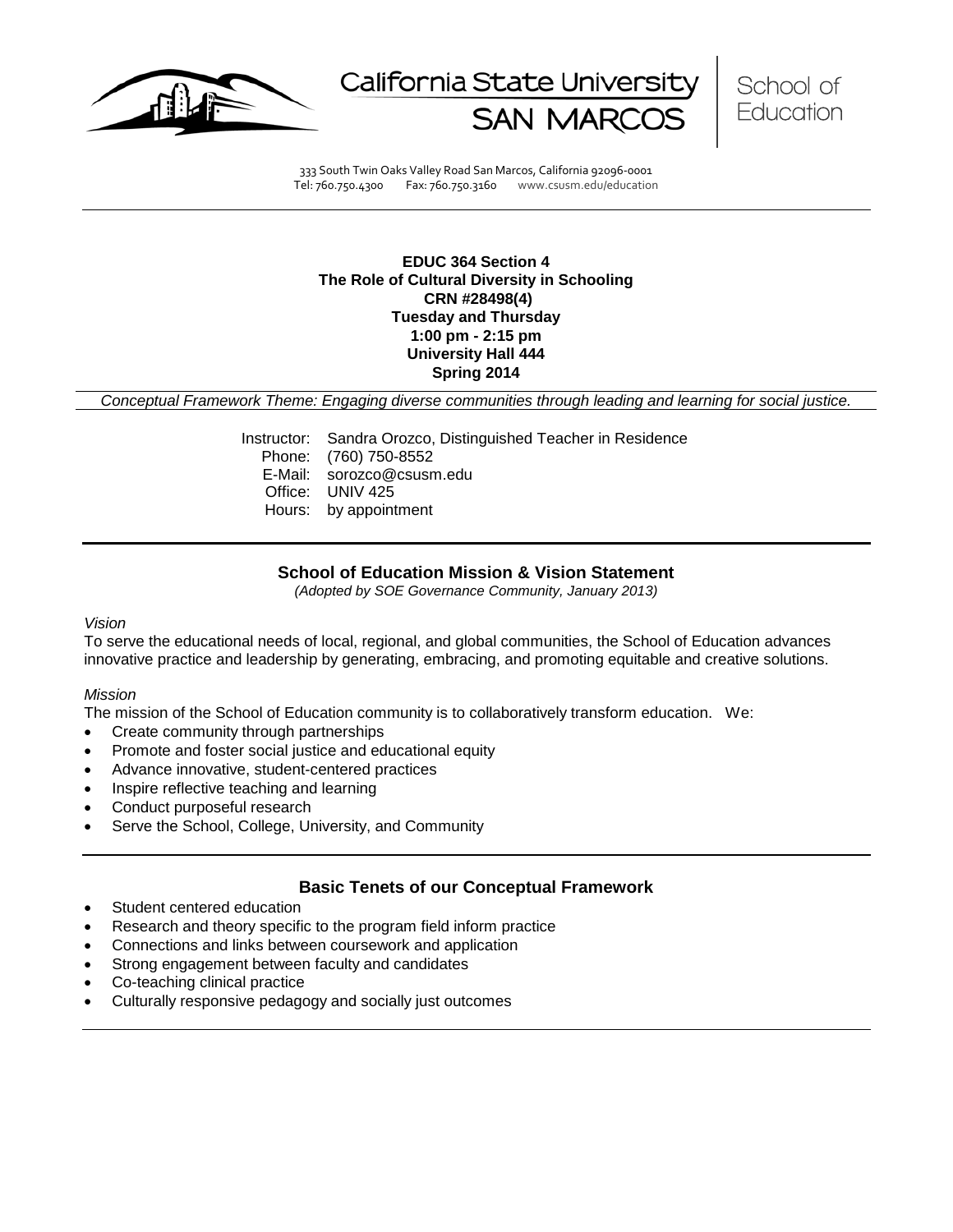# **Course Description**

Required of all credential candidates. Principles of first and second language acquisition (e.g., historical and current theories, psychology, sociocultural, political, and pedagogical factors) and issues related to notions of culture, interaction, and communication in school and community contexts (e.g., the nature of culture, manifestations of cultural contact, and cultural diversity in the United States and in California) within a theoretical and applied context.

Major units include intensive theoretical and practical articulation of culture and cultural pluralism; educational issues of race, class, gender, language, ethnicity, sexual orientation and exceptionality; social, structural, programmatic and curricular issues; and effective teaching for diverse populations.

# **Course Objectives**

Students completing EDUC 364 will be able to demonstrate:

1. Developing competencies TPE15: social justice and equity;

2. Understanding of various concepts of culture and cultural contact, and their applicability to learning and teaching;

- 3. Understanding of cultural diversity in the United States and California;
- 4. General familiarity with cultural responsive pedagogy;
- 5. Understanding of gay, lesbian, bisexual and transgender students, teachers, and families;
- 6. Understanding of marginalized student populations.
- 7. An understanding of "at risk" youth and foster children

## **Unique Course Requirements**

# **Community Service Learning**

Community Service Learning is an integral part of this class. Community Service Learning engages students in active learning experiences that enhance classroom instructional activities, while addressing social, economic, political, health, and environmental needs of people in the community. Students learn while doing and while reflecting on what they do.

## **Foster Children**

A unique aspect of this course is a focus on the educational needs of foster children. In a unique collaboration between CSUSM's College of Education, Community Service Learning and San Diego County Office of Education, Foster Youth Services Program, ALL students in this class *ARE REQUIRED* to tutor foster children as part of the Service Learning requirement for the course. There will be *NO EXCEPTIONS*. Twenty (20) of these hours can be counted towards the 45 student contact hours required for EDUC 350 and entrance into the Teaching Credential program. This is a "multi-level win" for all parties involved, youth get some services that they need, you get a deeper understanding of children so that you can be the best teacher that you can be and you can use the twenty hours towards the required forty-five hours of classroom observation for EDUC 350. Please send any questions and comments regarding Tutor Connection to Michelle Bailow at **mbailow@sdcoe.net**.

## **Required Texts**

Nieto, S., and Bode, P. (2012). *Affirming Diversity: The Sociopolitical Context of Multicultural Education*. Boston: Pearson Education, Inc. ISBN: 9780131367340

# **Authorization to Teach English Learners**

This credential program has been specifically designed to prepare teachers for the diversity of languages often encountered in California public school classrooms. The authorization to teach English learners is met through the infusion of content and experiences within the credential program, as well as additional coursework. Candidates successfully completing this program receive a credential with authorization to teach English learners.*(Approved by CCTC in SB 2042 Program Standards, August 02)*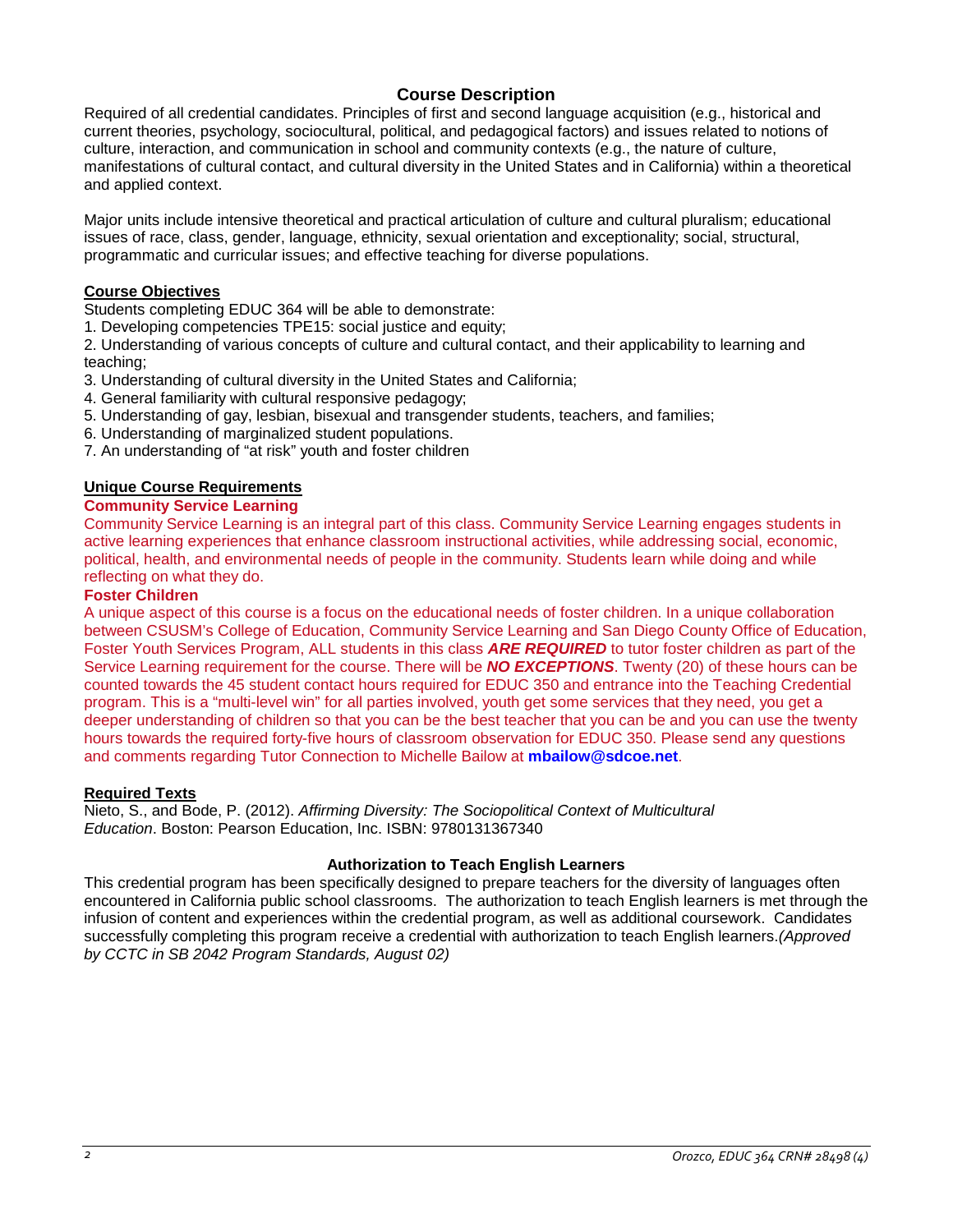# **STUDENT LEARNING OUTCOMES**

## **Teacher Performance Expectation (TPE) Competencies**

The course objectives, assignments, and assessments have been aligned with the CTC standards for the Multiple or Single Subject Credential. This course is designed to help teachers seeking a California teaching credential to develop the skills, knowledge, and attitudes necessary to assist schools and district in implementing effective programs for all students. The successful candidate will be able to merge theory and practice in order to realize a comprehensive and extensive educational program for all students. You will be required to formally address the following TPEs in this course:

## TPE 15: Social Justice and Equity

Teacher candidates will be able to identify issues of social justice and equity in the classroom and can apply appropriate instructional strategies to ensure equal outcomes for diverse students. They will be familiar with ideas, definitions, and major theorists in the fields of multicultural education, social reconstruction, and democratic education. Pluralism and divergent perspectives on educating students will be the foundation of designing effective lessons and instructional practices for diverse students. Candidates will understand when and how to collaborate with others, especially curriculum specialists, community leaders, and parents on preparing relevant and appropriate instructional activities, curricular units, and school structures that would provide equitable outcomes for students from different linguistic, cultural, and social economic backgrounds.

## **California Teacher Performance Assessment (CalTPA)**

Beginning July 1, 2008 all California credential candidates must successfully complete a state-approved system of teacher performance assessment (TPA), to be embedded in the credential program of preparation. At CSUSM this assessment system is called the CalTPA or the TPA for short.

To assist your successful completion of the TPA, a series of informational seminars are offered over the course of the program. TPA related questions and logistical concerns are to be addressed during the seminars. Your attendance to TPA seminars will greatly contribute to your success on the assessment.

Additionally, SoE classes use common pedagogical language, lesson plans (lesson designs), and unit plans (unit designs) in order to support and ensure your success on the TPA and more importantly in your credential program.

The CalTPA Candidate Handbook, TPA seminar schedule, and other TPA support materials can be found on the SoE website: <http://www.csusm.edu/education/CalTPA/ProgramMaterialsTPA.html>

## **Assessment of Professional Dispositions**

Assessing a candidate's dispositions within a professional preparation program is recognition that teaching and working with learners of all ages requires not only specific content knowledge and pedagogical skills, but positive attitudes about multiple dimensions of the profession. The School of Education has identified six dispositions – social justice and equity, collaboration, critical thinking, professional ethics, reflective teaching and learning, and life-long learning—and developed an assessment rubric. For each dispositional element, there are three levels of performance - *unacceptable*, *initial target*, and *advanced target*. The description and rubric for the three levels of performance offer measurable behaviors and examples.

The assessment is designed to provide candidates with ongoing feedback for their growth in professional dispositions and includes a self-assessment by the candidate. The dispositions and rubric are presented, explained and assessed in one or more designated courses in each program as well as in clinical practice. Based upon assessment feedback candidates will compose a reflection that becomes part of the candidate's Teaching Performance Expectation portfolio. Candidates are expected to meet the level of *initial target* during the program.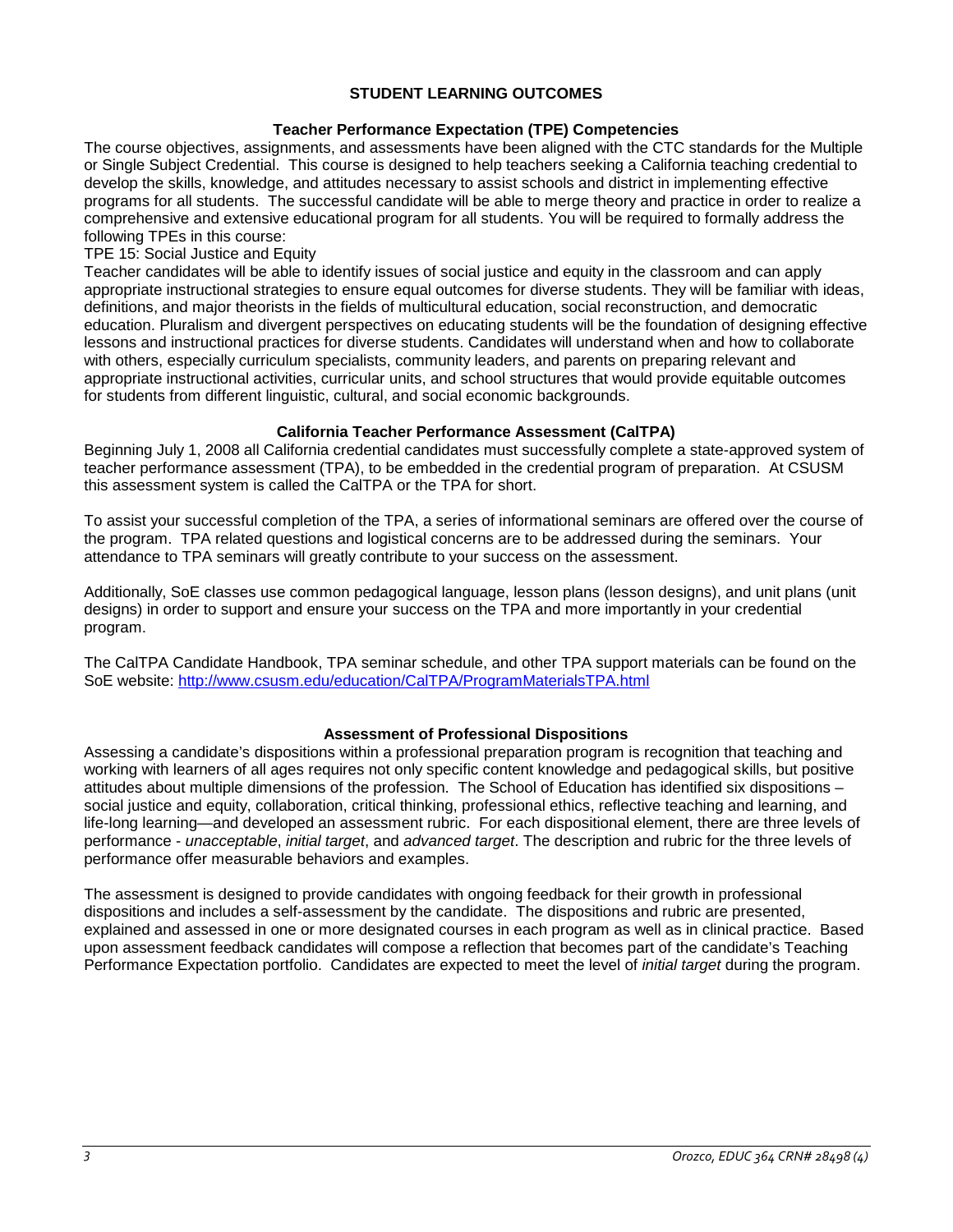## **School of Education Attendance Policy**

Due to the dynamic and interactive nature of courses in the School of Education, all candidates are expected to attend all classes and participate actively. At a minimum, candidates must attend more than 80% of class time, or s/he may not receive a passing grade for the course at the discretion of the instructor. Individual instructors may adopt more stringent attendance requirements. Should the candidate have extenuating circumstances, s/he should contact the instructor as soon as possible. *(Adopted by the COE Governance Community, December, 1997).*

Instructor application of attendance policy: Students are encouraged and expected to attend all sessions during the course, however, since we all have unforeseeable circumstances, one absence will be excused without penalty. For each additional absence, there will be a reduction of 40% in this grade category. In regards to partially missed sessions, for every 30 minutes that a student is not in class, their grade in this category will be reduced by 20%. Additionally, if you miss more than three class sessions, (this includes late arrivals and departures), you cannot pass the class. Please remember to sign in for each class session.

## **Students with Disabilities Requiring Reasonable Accommodations**

Candidates with disabilities who require reasonable accommodations must be approved for services by providing appropriate and recent documentation to the Office of Disable Student Services (DSS). This office is located in Craven Hall 4300, and can be contacted by phone at (760) 750-4905, or TTY (760) 750-4909. Candidates authorized by DSS to receive reasonable accommodations should meet with their instructor during office hours or, in order to ensure confidentiality, in a more private setting.

## **All University Writing Requirement**

The writing requirements for this class will be met as described in the assignments. Every course at the university, including this one must have a writing requirement of at least 2500 words.

## **CSUSM Academic Honesty Policy**

"Students will be expected to adhere to standards of academic honesty and integrity, as outlined in the Student Academic Honesty Policy. All written work and oral presentation assignments must be original work. All ideas/materials that are borrowed from other sources must have appropriate references to the original sources. Any quoted material should give credit to the source and be punctuated with quotation marks.

Students are responsible for honest completion of their work including examinations. There will be no tolerance for infractions. If you believe there has been an infraction by someone in the class, please bring it to the instructor's attention. The instructor reserves the right to discipline any student for academic dishonesty in accordance with the general rules and regulations of the university. Disciplinary action may include the lowering of grades and/or the assignment of a failing grade for an exam, assignment, or the class as a whole."

Incidents of Academic Dishonesty will be reported to the Dean of Students. Sanctions at the University level may include suspension or expulsion from the University.

## **Plagiarism:**

As an educator, it is expected that each candidate will do his/her own work, and contribute equally to group projects and processes. Plagiarism or cheating is unacceptable under any circumstances. If you are in doubt about whether your work is paraphrased or plagiarized see the Plagiarism Prevention for Students website [http://library.csusm.edu/plagiarism/index.html.](http://library.csusm.edu/plagiarism/index.html) If there are questions about academic honesty, please consult the University catalog.

## **Use of Technology**

Candidates are expected to demonstrate competency in the use of various forms of technology (i.e. word processing, electronic mail, Moodle, use of the Internet, and/or multimedia presentations). Specific requirements for course assignments with regard to technology are at the discretion of the instructor. Keep a digital copy of all assignments for use in your teaching portfolio. All assignments will be submitted online, and some will be submitted in hard copy as well. Details will be given in class.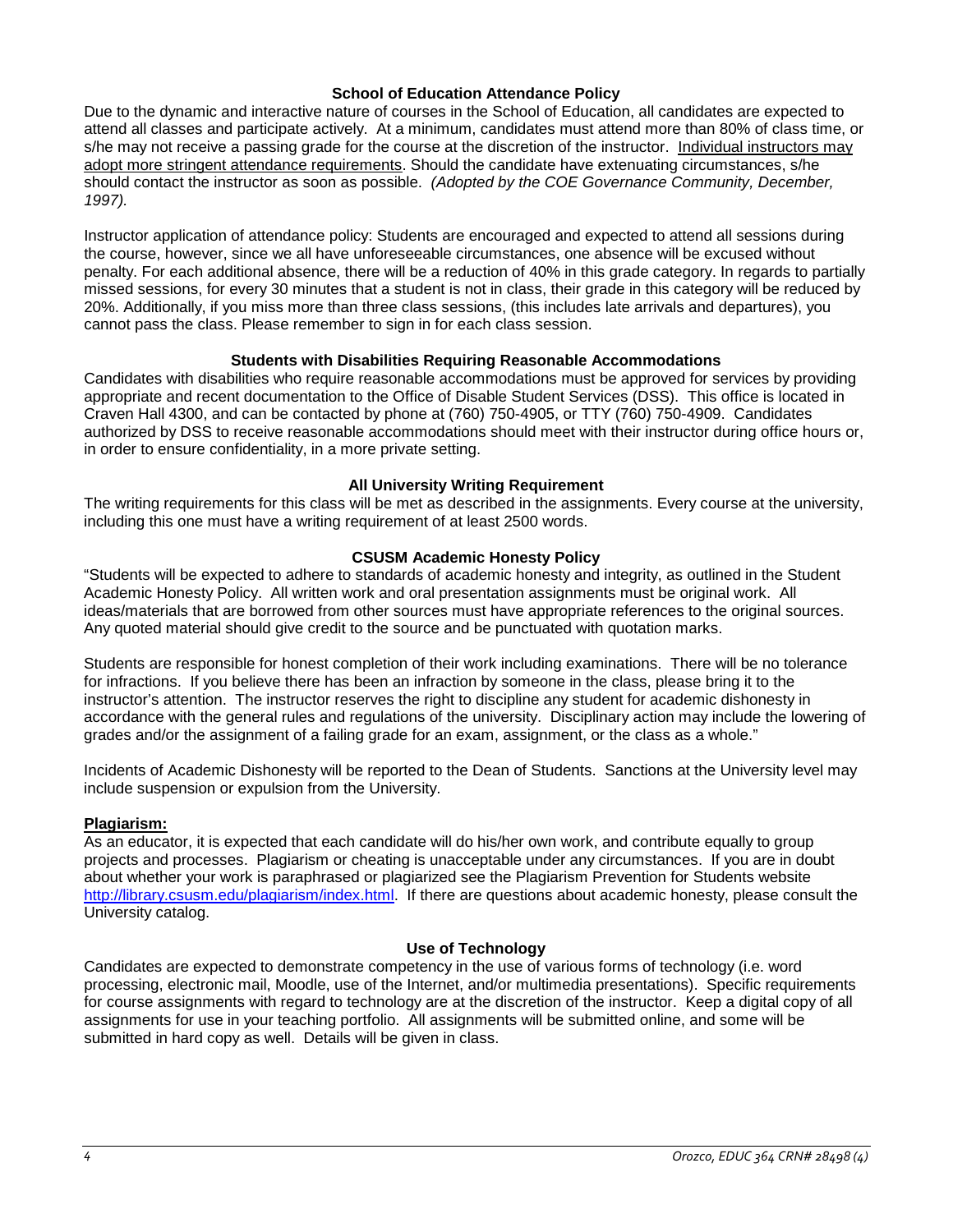## **Electronic Communication Protocol**

Electronic correspondence is a part of your professional interactions. If you need to contact the instructor, e-mail is often the easiest way to do so. It is my intention to respond to all received e-mails in a timely manner. Please be reminded that e-mail and on-line discussions are a very specific form of communication, with their own nuances and etiquette. For instance, electronic messages sent in all upper case (or lower case) letters, major typos, or slang, often communicate more than the sender originally intended. With that said, please be mindful of all e-mail and on-line discussion messages you send to your colleagues, to faculty members in the School of Education, or to persons within the greater educational community. All electronic messages should be crafted with professionalism and care.

Things to consider:

- Would I say in person what this electronic message specifically says?
- How could this message be misconstrued?
- Does this message represent my highest self?
- Am I sending this electronic message to avoid a face-to-face conversation?

In addition, if there is ever a concern with an electronic message sent to you, please talk with the author in person in order to correct any confusion.

## **Course Requirements**

## **Assignments:**

## **Personal History of Otherness: Who am I? (25 points)**

This assignment gives you the chance to analyze your personal history as you see yourself in terms of the eight categories of *otherness*: race/ethnicity, gender, religion, sexual orientation, socioeconomic status, age, physical/mental ability, and language. Throughout this analysis you will also provide an overview of your family/social context as well as a final reflection on what you learned during this critical reflection. This information will help you learn about yourself as you discover how others view you in our society, how your future students might view you, and how you might view your students from diverse backgrounds. This assignment meets the university writing requirement of at least 2500 word paper for the course. Instructions are on Cougar Courses.

## **Reading Reflections (10 points)**

Submit a reflecting commenting on the course readings. Please include personal connections, explanations as to how and why your perspective as an educator has changed, or is changing, and what you think your next steps will be in understanding the needs of diverse students in relation to the readings. Please focus on social justice and equity. Be introspective, addressing issues and experiences from the readings that spark your imagination. Ten entries are expected. Each submission is worth a point toward your grade. Connections to the course readings are a way to verify that the assigned readings have been completed.

#### **Peer Teaching (10 points)**

You are required to sign up with a peer teaching group. Your group will be responsible for teaching your classmates the assigned material in *Affirming Diversity* for one session of the course. Your group will condense the information from your assigned chapter in such a way as to make the content assessable to your classmates. You will provide a 15-20 minute discussion that is interactive and should engage the class and allow us to examine the material in a meaningful way that promotes critical thinking and varied perspectives. You may also share additional resources found related to the topics.

## **Foster Youth Reflection (15 points)**

Please write a 1-2 page journal type entry reflection as to what you know, think, feel, etc. about foster youth and your experience as a tutor. Upload one copy to Cougar Course and email another to Michelle Bailow at mbailow@sdcoe.net.

## **Moodle Tasks (8 points)**

This course blends online and face-to-face delivery. Substantial proportion of the content is delivered face-to face. Four class sessions will be on-line. Moodle tasks should take about the equivalent of class time. Please refer to the Cougar Course shell for the assignments that will be posted under the corresponding Moodle date. Each Moodle task is worth 2 points toward your final grade.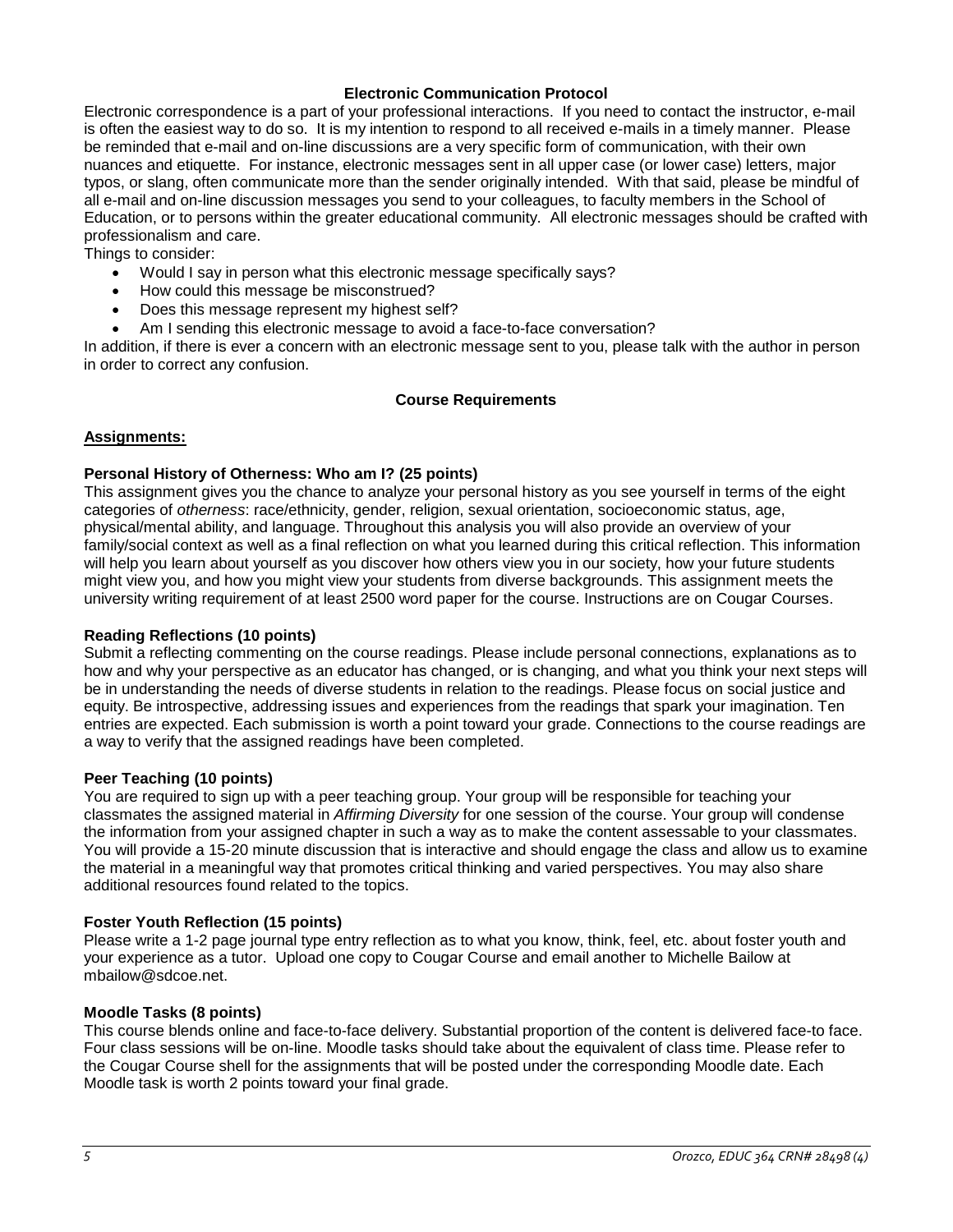# **Final Project (25 points)**

Choose one of the following activities. All students will make a 10-20 minute presentation and a write up. You may work independently or in small groups.

*A. Visit the Museum of Tolerance in Los Angeles:* This includes the Simon Weisenthal Center. Write a 2 page reflective paper describing the experience and how you could incorporate this trip with your future classroom.

*B. Simulation Game/ Simulation Exercise:* Develop a game or an exercise that increases the awareness of your students in working with culturally diverse groups, or with students with exceptional needs. Your target group should be the age group that you plan on teaching. Please make your game/ exercise complete; that is, it should be ready to function when you present in class. For your presentation you will want to have the objective of the game/ exercise, how it functions, the rules, etc. Come to class, briefly tell us about the steps that you took to create it and then let the class use it. Debrief as necessary. Prepare a one and a half to two- page paper describing the who, what, where, how and why of your game/ exercise. This may be a collaborative write-up.

*C. School diversity assessment:* Working with 2-3 classmates, provide a research-based assessment of two or more schools from the same district. This assessment will be a comparison of academic achievement, staff characteristics, community resources, and parental involvement/outreach programs at the sites. Your final project may take the form of a PowerPoint, movie, poster, or some other type of creative way to present the information. More detailed directions, examples, and a rubric for grading assignment will be given in class.

*D. Self designed project:* You may design your own project addressing a significant issue related to the course. You may utilize video, computer simulation, art and crafts, theater, etc. Please submit a 2 page written description of its design and significance in dealing with students from culturally diverse backgrounds. Students that choose this option are required to submit a brief proposal to the instructor no later than session eight outlining what you intend to do as a project, purpose, etc.

## **Attendance, Participation, and Professional Disposition (12 points)**

First is the expectation that you will attend all class sessions prepared to actively participate in class activities, group and individual sharing, and discussions on various topics and assigned reading. Please see the guidelines for the School of Education Attendance Policy and the attendance requirements for this course on page 3 of this syllabus. Please communicate any attendance issues directly with the instructor. Your professional disposition is related to how you conduct yourself in class in relation to social justice and equity, collaboration, critical thinking, professional ethics, reflective teaching and learning, and life-long learning. Respect, professionalism, and when appropriate, charity, are necessary for a positive, healthy learning environment. All students are entitled to their opinions. Students demonstrating negative attitudes and /or disruptive behavior will not be tolerated under any circumstances and will be referred immediately to the University Dean of Student Affairs and/or the CoEHHS Associate Dean. Grades and course credit may be affected by inappropriate professional dispositions and/or behavior.

## **Electronic Submissions of Assignments**

All assignments are to be turned into the Moodle shell (Cougar Course) on time. Points will be deducted for late submissions as the work you do is essential to the discussions conducted in this course. Make sure you turn in the assignments in Word, 12 font, in Times New Roman.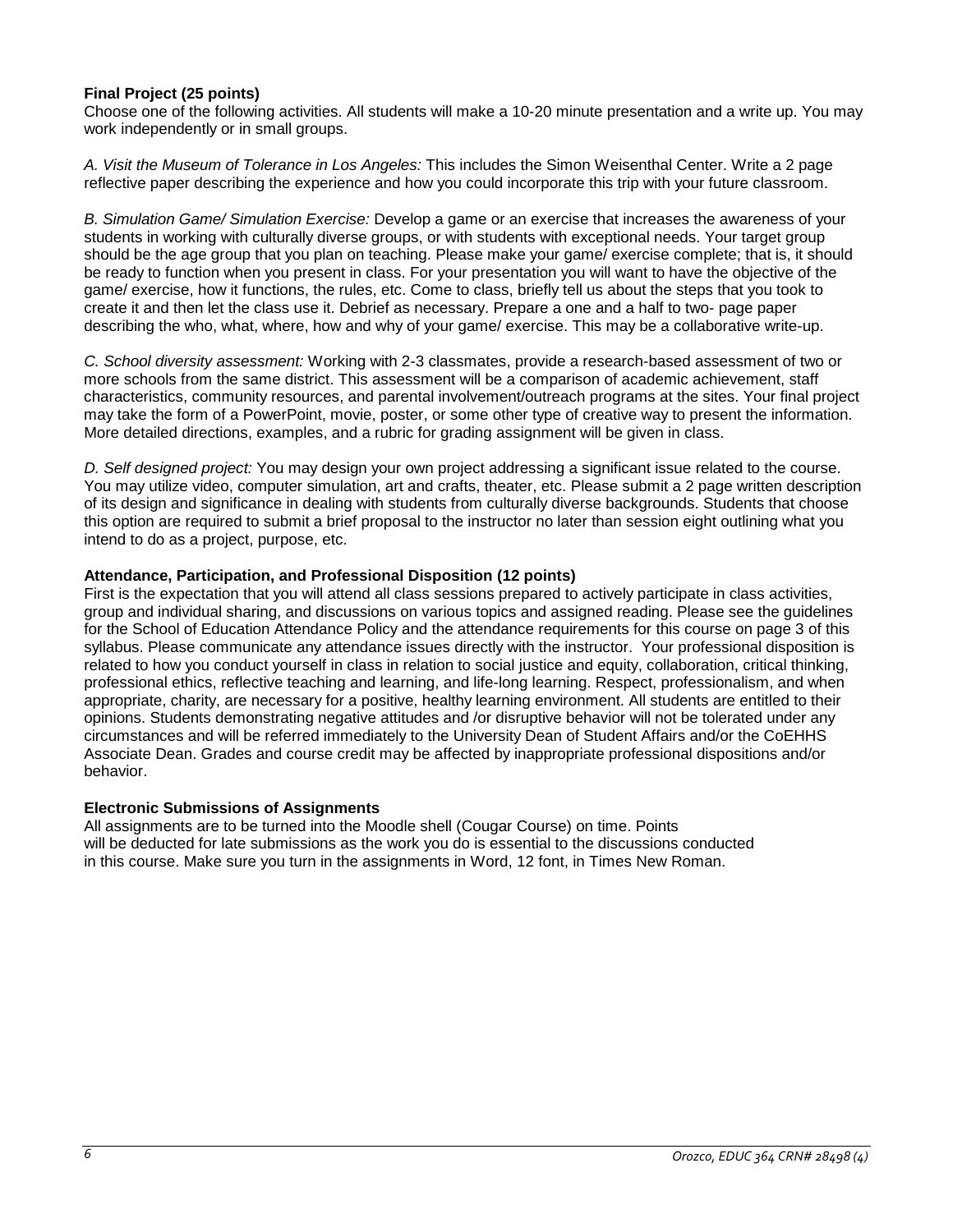# **Grading Standards**

All students will come prepared to class; readings and homework assignments are listed on the dates on which they are due. All required work is expected to be on time. One grade level will be deducted for each class meeting for which it is late (e.g., an "A" assignment that is submitted one class session late will be marked down to a "B"). Unless prior instructor approval is secured, assignments will not be accepted three class sessions after which they are due. Exceptions will be handled on a case-by-case basis, as determined by the instructor.

It is expected that students will proofread and edit their assignments prior to submission. Students will ensure that the text is error- free (grammar, spelling), and ideas are logically and concisely presented. The assignment's grade will be negatively affected as a result of this oversight. Each written assignment will be graded approximately 80% on content and context (detail, logic, synthesis of information, depth of analysis, etc.), and 20% on mechanics (grammar, syntax, spelling, format, uniformity of citation, etc.). All citations, where appropriate, will use American Psychological Association (APA) format. Consult American Psychological Association (APA) Manual, 5th edition for citation guidance.

Grading will also include a component of "professional demeanor." Students will conduct themselves in ways that are generally expected of those who are entering the education profession. This includes but is not limited to:

• On-time arrival to all class sessions;

• Advance preparation of readings and timely submission of assignments;

• Respectful participation in all settings (e.g., whole group, small group, in/outside of class)

| Personal History of Otherness                       | 25 points           |
|-----------------------------------------------------|---------------------|
| <b>Reading Reflections</b>                          | 10 points           |
| Peer Teaching Demonstration                         | 10 points           |
| <b>Foster Youth Reflection</b>                      | 15 points           |
| <b>Final Project</b>                                | 20 points           |
| <b>On-line Discussion Forums</b>                    | 8 points            |
| Attendance, Participation, Professional Disposition | 12 points           |
|                                                     | 100 points possible |

## **Grading Scale**

| $95 - 100$ A | $90 - 94$ A- |
|--------------|--------------|
| $87 - 89$ B+ | $83 - 86 B$  |
| $80 - 82 B$  | $77 - 79$ C+ |
| $73 - 76$ C  | $70 - 72$ C- |
| $60 - 69$ D  | $0 - 59$ F   |
|              |              |

# **Assessment Rubric/ Grade Descriptors**

**A=Exceeds Expectations:** The student consistently performs and participates in an **exemplary** manner. Each assignment receives in-depth exploration and reflection based upon research, observations and classroom implementation, when possible. All work is submitted in a professional manner using APA style when appropriate. Presentations are consistent with professional expectations, providing appropriate visual aids, appropriate handouts, and are well prepared. Professional and responsible behavior, including timely attendance and submission of assignments, are practiced in a consistent manner.

**B=Adequately Meets Expectations**: The student meets outcomes expectations in a **satisfactory** manner. Each assignment is based upon research, observations and classroom implementation, when possible. Generally, work is submitted in a professional manner using APA style when appropriate. Generally, presentations are consistent with professional expectations, providing appropriate visual aids, appropriate handouts, and are well prepared. Most of the time, professional and responsible behavior, including timely attendance and submission of assignments, are practiced in a consistent manner.

**C=Minimal Performance:** The student's skills are weak and do not meet expectations. Each assignment is based upon opinion rather than research, theory, and best practices. Reflection is shallow. Assignments are submitted without APA style, thorough proofreading and organization.

The student needs a great deal of guidance. The student is consistently late with work and has classroom attendance problems.

**"D" or "F" students** fail to meet the minimum requirements of a "C." The specific grade will be determined based on rate of assignment completion, attendance, etc.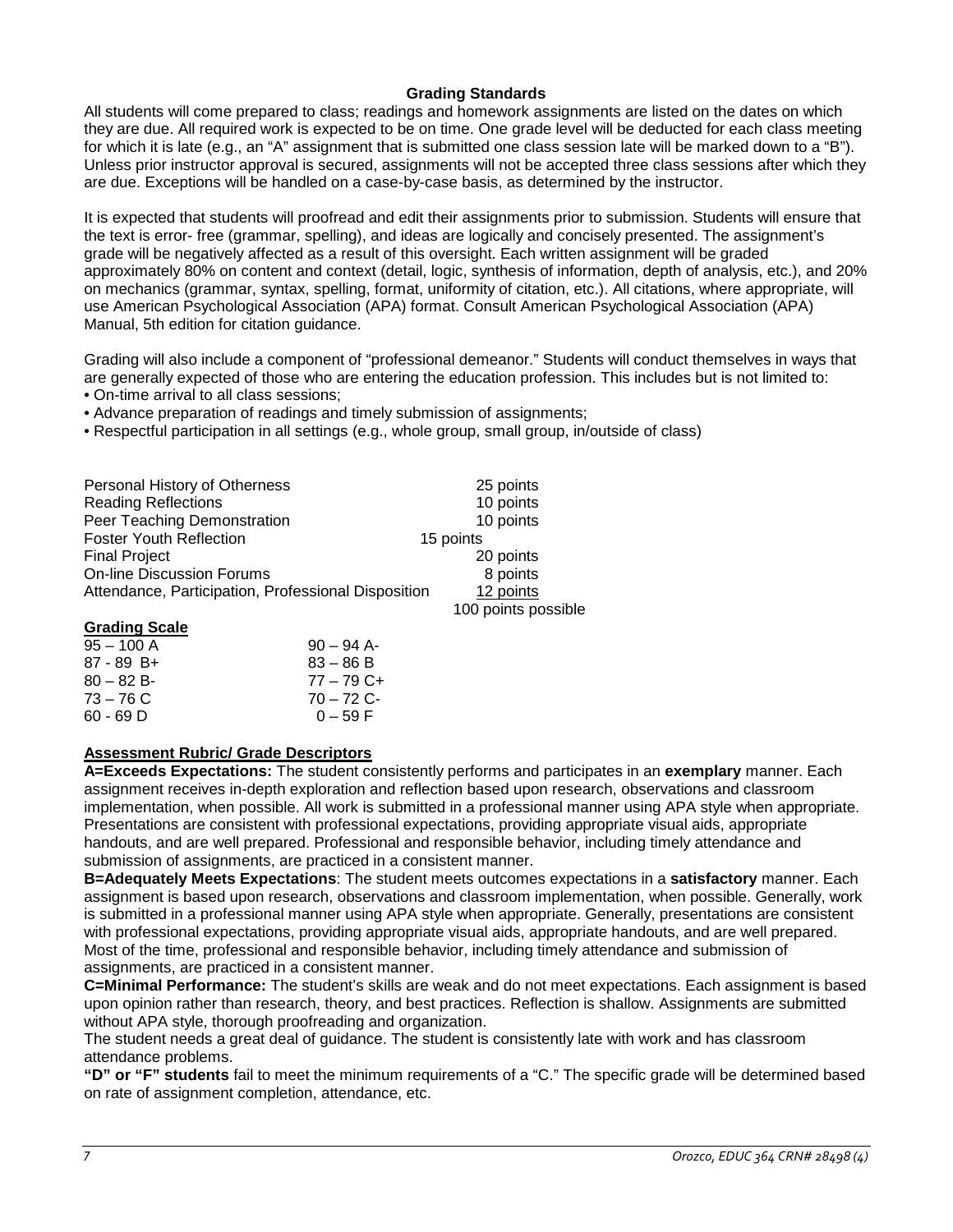# **Tentative Course Schedule**

| Week   | <b>Date</b>            | <b>Topics</b>                                                                  | <b>Readings and Assignments</b><br>Due by Thursday                                                           |
|--------|------------------------|--------------------------------------------------------------------------------|--------------------------------------------------------------------------------------------------------------|
| Week 1 | Tuesday, January 21*   | Introductions<br>Syllabus<br>Tutoring Intro                                    | Bring a copy of the syllabus to class or<br>have it accessible on a laptop or tablet.                        |
|        | Thursday, January 23*  | <b>Illusion</b>                                                                | Video- Race: The Power of an Tentative fingerprinting during class<br>time.                                  |
| Week 2 | Tuesday, January 28    | Multicultural Education                                                        | Read: Nieto Ch. 1-2 and readings on<br>Cougar Course                                                         |
|        | Thursday, January 30*  | <b>Tutor connection: Core</b>                                                  | <b>Submit: Reading Reflection</b>                                                                            |
| Week 3 | Tuesday, February 4    | Racism, Discrimination, and<br><b>Expectations of Students'</b><br>Achievement | Read: Nieto Ch. 3 and readings on<br>Cougar Course                                                           |
|        | Thursday, February 6*  | <b>Tutoring Connection:</b><br><b>Boundaries</b>                               | <b>Submit: Reading Reflection</b>                                                                            |
| Week 4 | Tuesday, February 11   | Structural and Organizational<br>Issues in Schools,<br><b>GATE Students</b>    | Read: Nieto Ch. 4 and readings on<br>Cougar Course                                                           |
|        | Thursday, February 13* | <b>Tutor Connection: WRAT</b>                                                  | <b>Submit: Reading Reflection</b>                                                                            |
| Week 5 | Tuesday, February 18   |                                                                                | Culture, Identity, and Learning Read: Nieto Ch. 5 and readings on<br>Cougar Course                           |
|        | Thursday, February 20  | <b>On-line</b>                                                                 | <b>Submit: Reading Reflection</b><br><b>Submit: Moodle Task</b><br>A Class Divided Video & Forum             |
| Week 6 | Tuesday, February 25   | Linguistic Diversity in U.S.<br>Classrooms                                     | Read: Nieto Ch. 6 and readings on<br>Cougar Course                                                           |
|        | Thursday, February 27  | On-line                                                                        | <b>Submit: Reading Reflection</b><br><b>Submit: Moodle Task</b><br>Tim Wise Video & Forum                    |
| Week 7 | Tuesday, March 4       | <b>Understanding Student</b><br>Learning and School<br>Achievement             | Read: Nieto chapter 7 and readings on<br>Cougar Course                                                       |
|        | Thursday, March 6*     | <b>Tutor Connection: Behavior</b><br>Management                                | <b>Submit: Reading Reflection</b>                                                                            |
| Week 8 | Tuesday, March 11      | Learning from Students<br>LGBT                                                 | <b>Read:</b> Nieto chapter 8 and readings on<br>Cougar Course                                                |
|        | Thursday, March 13     | On-line                                                                        | <b>Submit: Reading Reflection</b><br><b>Submit: Moodle Task</b><br>In the White man's Image<br>Video & Forum |